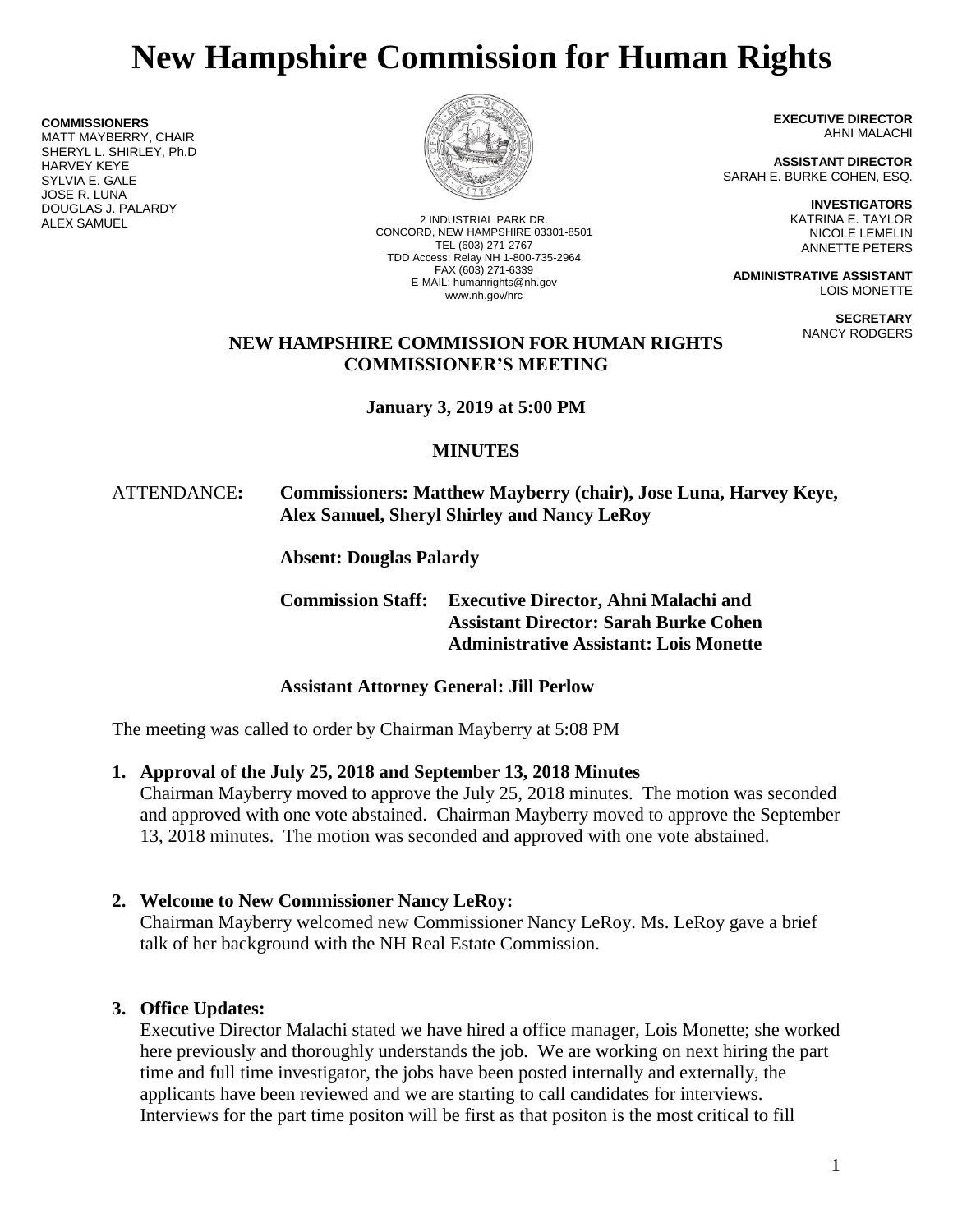### 4. **EEOC Contract**

Executive Director Malachi stated for this year we have contracted with the EEOC for 186 cases. Last year our contract was 166 cases and at the end of the year we had about 20 cases in reserve. We are having a lot of success with expanding the Mediation program and negotiating settlements. That will help with our closing numbers.

Chairman Mayberry asked how we expanded our mediation program. Executive Director Malachi stated that Investigator Katrina Taylor has revamped the program; Investigator Taylor reached out to the NH Conflict Resolution Association. That has brought more mediators into the program. Another thing that has been helpful is that we have opened up our office to holding mediation here which has increased the program. Commissioner Luna asked if former Commissioners can mediate. Assistant Director Burke Cohen stated that if they have been removed long enough from their service to the Commission so that there isn't any conflict on a case then they could possibly mediate. Chairman Mayberry stated if you know anyone with an interest have them contact Assistant Director Burke Cohen or Executive Director Malachi. Chairman Mayberry asked how many cases we can bring to mediation. Assistant Director Burke Cohen explained that we can only bring a case to mediation if both parties are willing. If the complainant is interested in mediation we ask the respondent if they are willing to participate. The parties don't always want to participate in mediation. Commissioner Shirley asked if it would be possible to see over the last 5 years how many cases have gone to meditation. Commissioner Luna asked if current Commissioners could be mediators, Assistant Director Burke Cohen replied that it could be difficult because of conflicts that can occur that would leave them conflicted out if it went to a public hearing.

# **5. Review of Investigator Case Load**

Most of the investigators are carrying around a load of 50 cases. Assistant Director Burke Cohen assigns 4 cases a month to each investigator.

#### **6. Hearing Schedule Update**

Assistant Director Burke Cohen reviewed the Hearing Schedule with the Commissioners.

#### **7. HRC Administrative Rule Discussion**

- 1. Addition Section 102.01 and 202.03(a) (8): Adding "gender identity" as a protected class. Chairman Mayberry asked is everyone agreed. All responded aye, motion passed
- 2. Addition Section 204.03: Attorneys appearing pro hac vice must pay a filing fee equal to that of the Superior Court (currently \$250.00). Assistant Attorney General Jill Perlow asked if we had authority to inflict a fee through our statues. Commissioner Luna suggested we table this until we have researched the statues more. Chairman Mayberry motioned to table #2 addition. All responded aye, addition is tabled.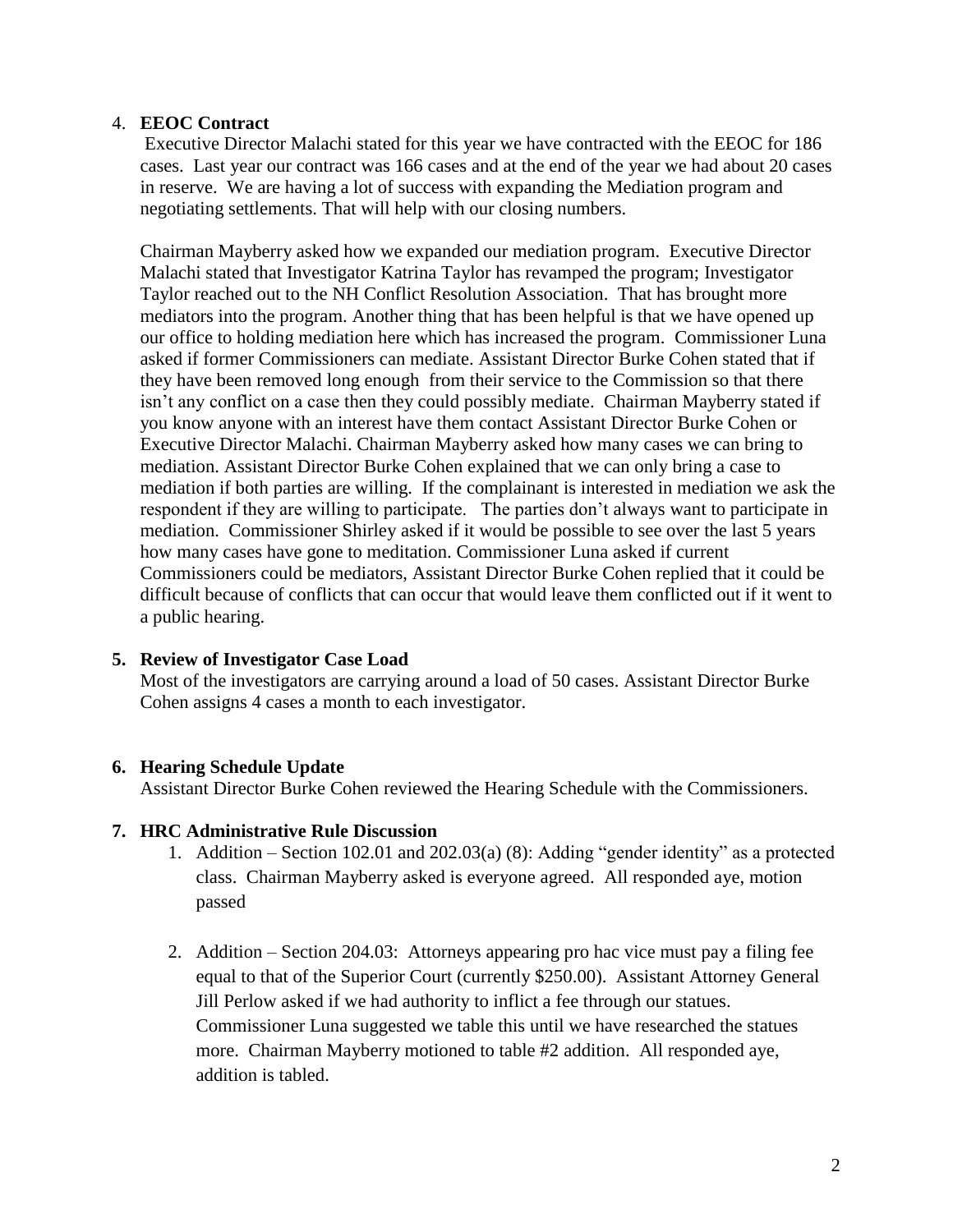- 3. Removal Section  $315.03(a)$ : When the complainant is not represented by an attorney, the case in support of the complainant shall be presented by a member of the commission staff or by an attorney representing the commission. Chairman Mayberry made the motion to not remove the language in 315.03(a),motion was seconded and passed
- 4. Recommendation To add provision implementing mandatory mediation: Chairman Mayberry made a motion to withdrawn said proposed provision, motion was seconded and passed.
- 5. Removal Eliminate rules for pre-determination conferences and pre-determination agreements in Section 208.01-208.05. Addition to Section 208: Investigators shall discuss possible modes of settlement and assist parties in settlement negotiations as necessary. Removal – Section 206.03(b) (1-3): Eliminate with regards to the role of the Investigator. Commission Luna moved to accept the recommendations as stated, seconded and motion was passed
- 6. Removal Section 211.01-211.03: Elimination of Conciliation negotiation. Chairman Mayberry made a motion to the elimination of Section 211.01 and 211.03 and to move Section 211.01 and 211.03, into Section 300. Motion was seconded and passed. Assistant Director Burke Cohen will clarify the language.
- 7. Addition Re-implement HUM 201.06: A complaint of employment discrimination shall be within the jurisdiction of the commission if the employer has had at least 6 full-time, part-time, permanent, and/or temporary persons in its employ at any time during the 180 days prior to the filing of the complaint. Chairman Mayberry made the motion to accept this addition, seconded and passed
- 8. Addition Section 204.01(b) (1: Permit executive director or designee (in addition to commission) to approve pro hac vice representations. Chairman Mayberry made the motion to approve this addition, seconded and passed with one nay.
- 9. Removal Section 103.02(b): Eliminate the following provision "The commission shall make no copying charge for 25 or fewer pages. The commission shall charge the commission's cost for more than 25 pages." Chairman Mayberry made the motion to reject this removal, seconded and passed
- 10. Addition Section 206.03(b) (2): During the investigation of a case, the investigator shall encourage settlement and/or mediation. Chairman Mayberry made the motion to